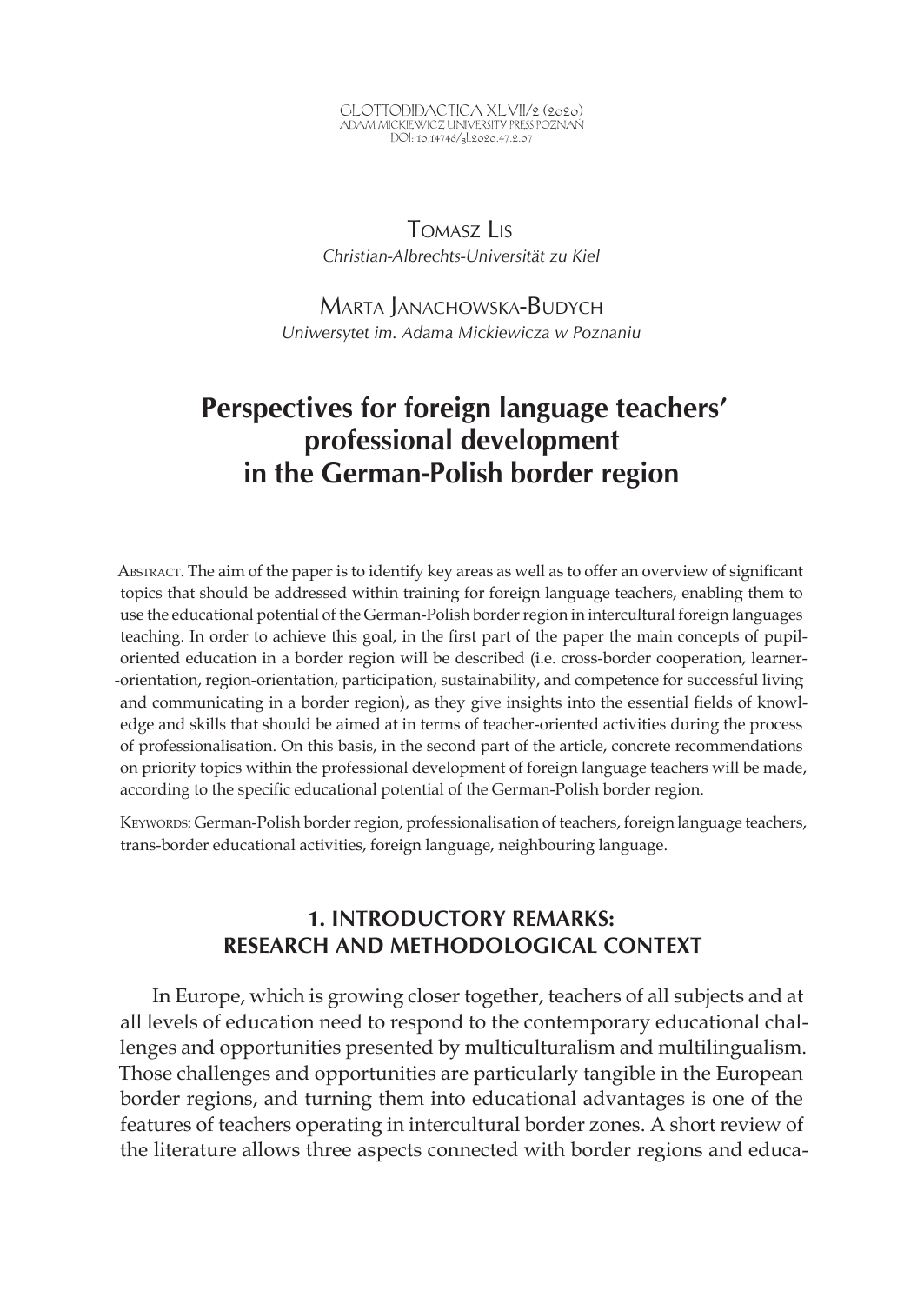tion in border regions to be determined that seem to be of particular academic interest:

- 1. Border regions as privileged places, contexts and settings of foreign language and culture learning, as well as (inter)cultural laboratories enhancing the development of pupils' intercultural competence (see Halink, Schmitz-Schwamborn & Raasch 2004; Breugnot & Molz 2006; Hiller 2012; Badstübner-Kizik 2016; Lis 2016).
- 2. The possibilities and opportunities for cross-border cooperation between (local) educational institutions and other actors, e.g. schools, universities, (non-governmental) cultural institutions, boards of education (see Kaczmarek & Edin-Kroll 2006; Arbeitsgemeinschaft Europäischer Grenzregionen 2008; Kliewer & Čeřovská 2011).
- 3. The specifics of initial teacher training and professional development of teachers in border regions (see Busch, Lis & Müller 2012; Busch, Lis & Teichmüller 2016).

The first two of the above-mentioned elements, i.e. learner-oriented and institutional factors, have been the subject of a lively research-based exchange and closer analysis. The third one however, i.e. the teacher-oriented perspective, seems not to have been thoroughly and systematically enquired into and reflected upon so far. The possible reasons for the lack of research in this area (in the German- -Polish border region), which is the focus of this paper, could be twofold in nature. Firstly, the political, institutional and financial conditions for a systematic use of educational potentials of the border region only fully emerged after Poland joined the European Union<sup>1</sup>. Thus, putting German and Polish cross-border teaching and learning opportunities into practice on a bigger scale, as well as researching them are relatively new phenomena. Secondly, the initial foreign language teachers' training is considerably unified in Poland and does not always take future teaching setting into account. There is no separate path of professional development foreseen for teachers of foreign languages (especially German as a foreign language) working in the German-Polish (or any other) border region.

However, the topic of cross-border educational cooperation that might seem as niche, is very promising, as professional preparation of foreign language teachers for exploiting educational opportunities deriving from the linguistic

<sup>&</sup>lt;sup>1</sup> What is a significant aspect here is the intercultural educational cooperation in border regions of the countries that became members of the European Union after its biggest enlargement in 2004, e.g. extracurricular meetings for pupils in the German-Polish border region (see Busch, Lis & Müller 2012), language projects for pupils in the border regions of Germany and Austria (see Kliewer & Čeřovská 2011), or the BIG-Projects in the Hungarian-Austrian (BIG AT-HU), Czech-Austrian (BIG AT-CZ), or Slovak-Austrian (BIG SK-AT) border region (for detailed information see www. big-projects.eu, access: 12.08.2020).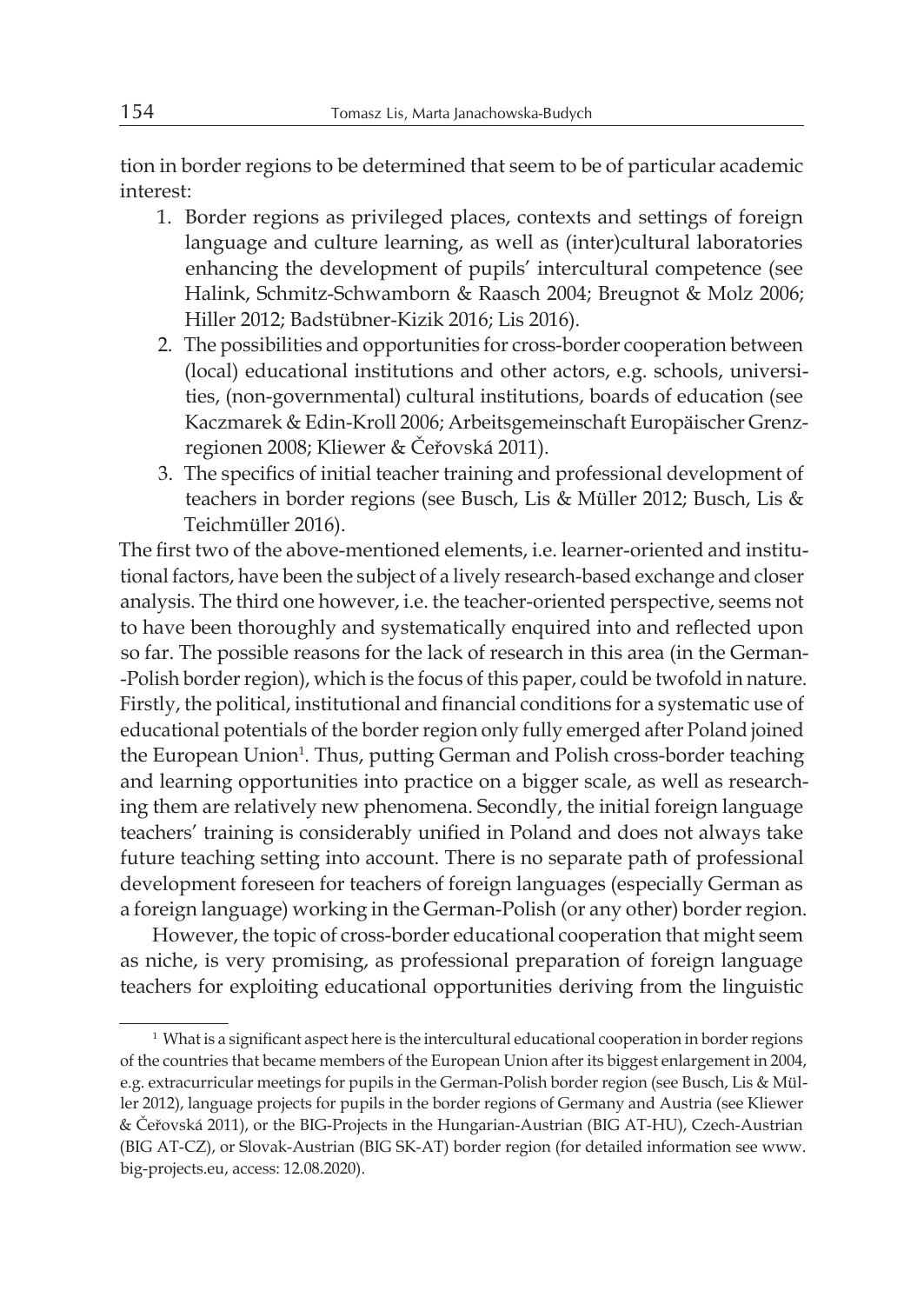and cultural landscape of a border region helps to implement many elements of a modern foreign languages didactics, for example, the development of intercultural competence and the ability to successfully live and communicate in a border region [see the German term "Grenzkompetenz" (Raasch 2011; Raasch 2019)], or inclusion of extracurricular learning places that refer directly to a given language and culture. That is why teacher education, their attitudes, and the professional skills required to exploit the opportunities arising from teaching and learning in a border region should definitely move into the focus of interdisciplinary studies.

Against that backdrop, the aim of the paper is to discuss the specific possibilities of the professionalization of foreign language teachers in context of using the educational potential of the German-Polish border region. As far as teaching and learning neighbouring languages in the German-Polish border region is concerned, not only specific policies on different governmental levels on both sides of the border are introduced (see Raasch 2019: 470–471) but also numerous projects based on them are conducted (see Vogel & Bień-Lietz 2008; Gellrich & Vogel 2019; Gellrich 2019; Hryniewicz & Lisek 2019). Yet, no results of longitudinal research on initial and / or continuous teachers' professional development in this regard are available. The present paper does not present outcomes of such research either. Methodologically the paper is based on observation, documentation and evaluation of the outcomes of two projects on the professional development of teachers in the border region carried out in the German-Polish euroregion Pro Europa Viadrina: "Terra Transoderana – deutsch-polnische Unterrichtsentwicklung"<sup>2</sup> and "Translimes - Schule in der Grenzregion"<sup>3</sup>, which were addressed to teachers of all school subjects, and therefore covered topics

<sup>&</sup>lt;sup>2</sup> "Terra Transoderana - deutsch-polnische Unterrichtsentwicklung", conducted from April 2010 till August 2012, was organized by the Förderverein Schloß Trebnitz BBZ e.V. in cooperation with Adam Mickiewicz University Poznań, the University of Hamburg and supported by the Euroregion Pro Europa Viadrina, the Youth Welfare Office of Brandenburg and the German-Polish Youth Office. The focus here was to develop intercultural teaching units on local aspects of the German-Polish border region which could be realized as interdisciplinary educational in-school and out-of-school projects, as an extracurricular addition to the daily curricular routine. Thus, it was possible to create a network of teachers from Germany and Poland who were interested in cooperating with each other on developing a local-oriented education in the German-Polish border region (for documentation see Busch, Lis & Müller 2012).

<sup>3</sup> "Translimes – Schule in der Grenzregion", conducted from November 2014 till December 2016, organized by the Schloß Trebnitz BBZ e.V. in cooperation with the Technical University of Kaiserslautern, the University of Hamburg and the University of Kiel and supported by the F.C. Flick Foundation, the Federal Agency for Civic Education and the European Union. The main goals of this programme were to develop formal and non-formal forms of education which would be local-coloured and border region-oriented, activating possible partnerships, and as a result to create a transnational school profile which would underline the unique character of the Translimes-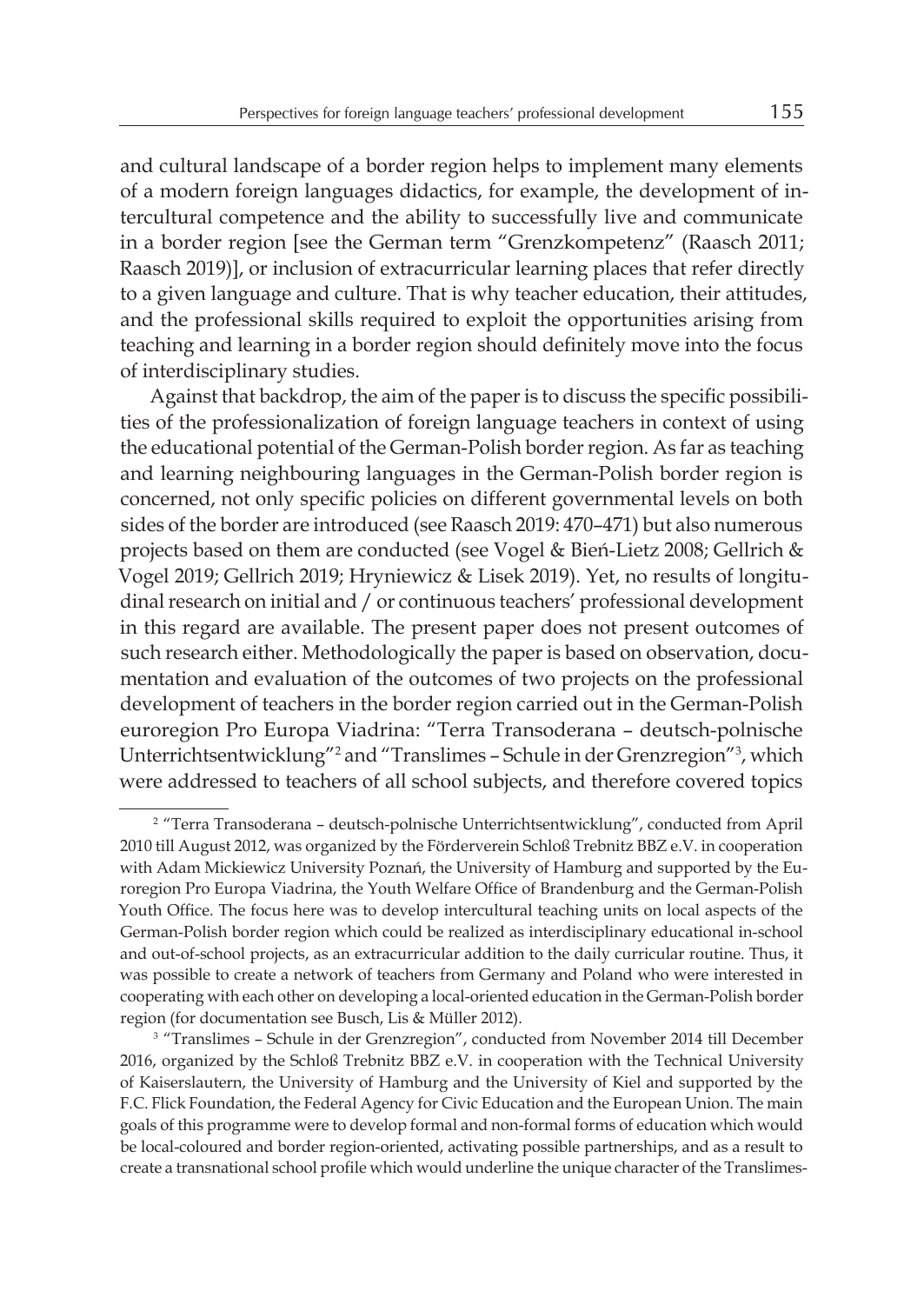of general interest for joint activities as part of lifelong learning of teachers from both countries. Based on the results of these projects, which are available in form of publications (see Busch, Lis & Müller 2012; Busch, Lis & Teichmüller 2016; Schloß Trebnitz BBZ e.V. 2016), a full documentation in the archives of the Schloß Trebnitz BBZ e.V., and as a film that summarizes the oral evaluation of the latter project<sup>4</sup>, the paper identifies key areas, as well as offers an overview of significant topics that should be addressed within trainings for foreign language teachers that aim to enable them to use the educational potential of the German-Polish border region in the intercultural foreign languages didactics.

In order to achieve this goal, the following paper is divided into three parts. In the first one (Section 2), crucial notions of pupil-oriented education in the German-Polish border region will be characterised, as they lay ground for the main concepts, forms and methods of working with learners in the border region that should be discussed in frames of the teacher training. In the second part (Section 3), recommendations on professionalization of foreign language teachers in the German-Polish border region will be outlined. Finally, in the third part (Section 4), preliminary conclusions with regard to the potential of the German-Polish border region in the professionalization of foreign language teachers will be drawn.

#### **2. KEY CONCEPTS OF TRANS-BORDER PUPIL-ORIENTED EDUCATION AS FOUNDATION FOR TEACHERS' PROFESSIONALIZATION**

The starting point of the paper, as mentioned above, will be the description of the main features of the trans-border educational activities for pupils. At this point, it is important to underline that we do not perceive learner-oriented learning and culture projects as synonymous with teacher development, which is in line with the recent literature on teacher professional development (see England 2020). Nevertheless, a brief characteristic of the learner-oriented activities in the border region will allow identification of aspects which are important in the process of cross-border cooperation between teachers from different countries and which should be emphasized in their professional development.

Observing the trans-border educational activities for pupils conducted in recent years in the German-Polish border region (see educational projects described

<sup>-</sup>school, a specific type of school in the German-Polish border region, attractive both for German and Polish teachers, pupils and their parents (for documentation see Schloß Trebnitz BBZ e.V. 2016).

<sup>4</sup> For video report see http://participation-transnational.eu/node/101 [access: 12.08.2020].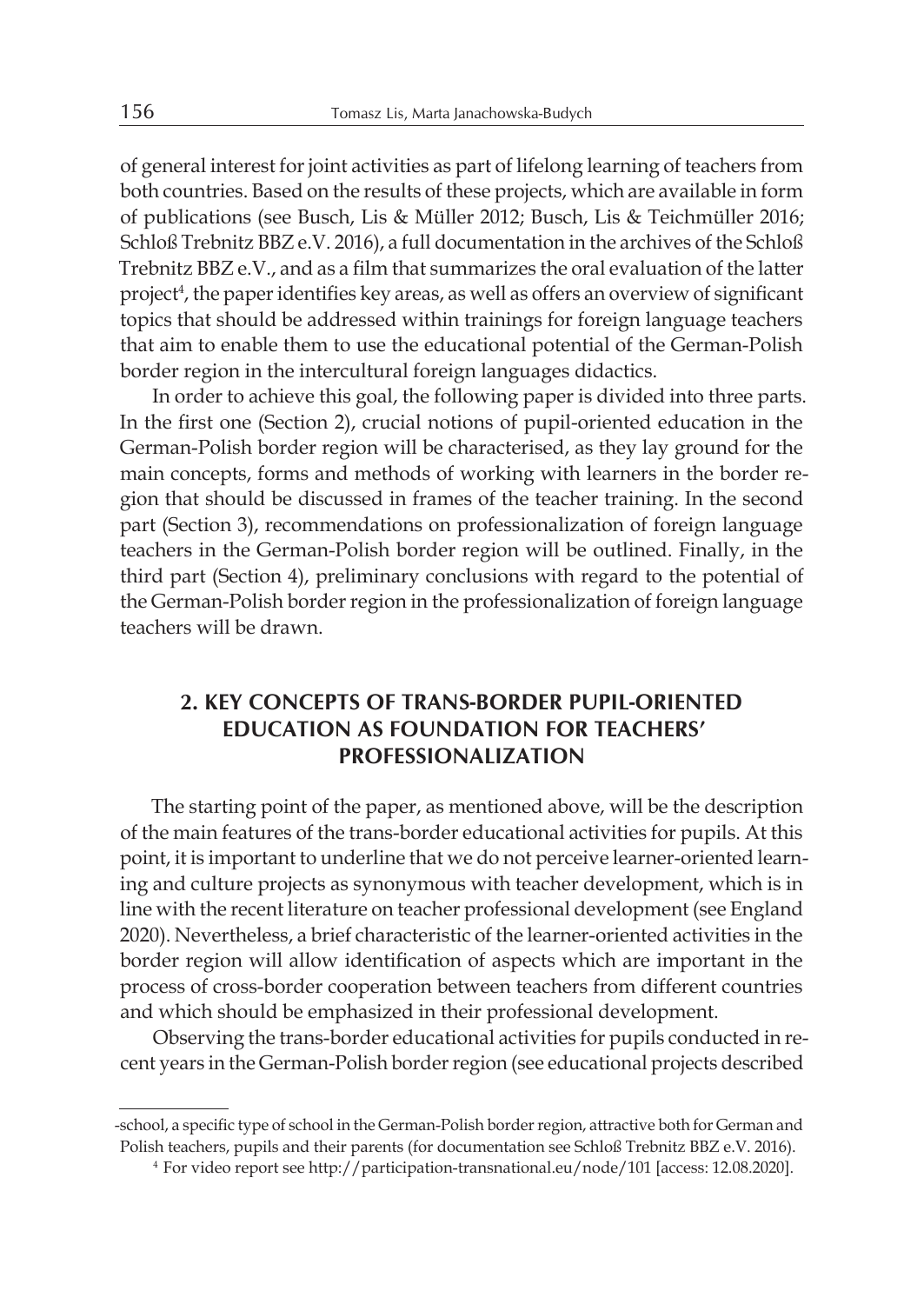in e.g. Busch, Lis & Müller 2012; Busch & Teichmüller 2013; Busch, Lis & Teichmüller 2016), their background concepts can be noticed in the following areas:

- 1. Cross-border cooperation: One of the main goals of the European Union is supporting cooperation between neighbouring countries, especially in border regions. Its aim is to develop trans-border structures which can create backdrops for sustainable economic and social growth. Of relevance here are the funding programmes of the European Regional Development Fund, e.g. Interreg (territorial cooperation between countries is supported within this programme on cross-border, transnational and interregional level).<sup>5</sup> Education is one of the priorities of the European cohesion policy.<sup>6</sup> That is why a network of trans-border euroregions, as well as the local governments in the German and Polish border zones are interested in developing intercultural relations between schools, their teachers and pupils. These contacts might be of great importance for border regions, which, on the one hand, are often described as infrastructurally weak regions with high emigration rates and low economic value,<sup>7</sup> and, on the other hand, are seen as "engines of European integration" (Busch & Teichmüller 2016: 48), "laboratories for multilingualism" (Kowalonek- -Janczarek 2011: 98), or "laboratories for regional-oriented educational concepts" (Gellrich 2019: 103) because of their potential for sustainable work across and beyond the boundaries. In the German-Polish border region there are numerous joint educational activities carried out by local German and Polish schools of different types which aim at getting to know each other through cooperative work in projects on topics of their mutual interest. These are of great value not only for pupils, who get the opportunity to learn in intercultural and multilingual settings, but also for teachers, who can exchange their teaching experience with their colleagues from abroad and gain insights into the educational concepts, structures and tools in the neighbouring countries.
- 2. Learner-orientation: Most of the trans-border educational activities are projects developed according to pupils' needs and interests. This is how projects as an open form of learning are organized – the pupils take part in the planning and preparing the educational activity, so that their

<sup>5</sup> For detailed information see https://ec.europa.eu/regional\_policy/en/policy/cooperation/ european-territorial/ [access: 11.04.2020].

<sup>6</sup> See priorities within the programme Interreg V for the years 2014–2020: https://ec.europa. eu/regional\_policy/ en/policy/how/priorities [access: 11.04.2020].

 $<sup>7</sup>$  For detailed information see e.g. the report on the situation in the neighbouring Brandenburg</sup> (Germany) and Lubuskie Region (Poland): https://www.euroregion-viadrina.de/wp-content/ uploads/Programm-DE-final-300915\_download\_160226.pdf, pp. 5–12 [access: 11.04.2020].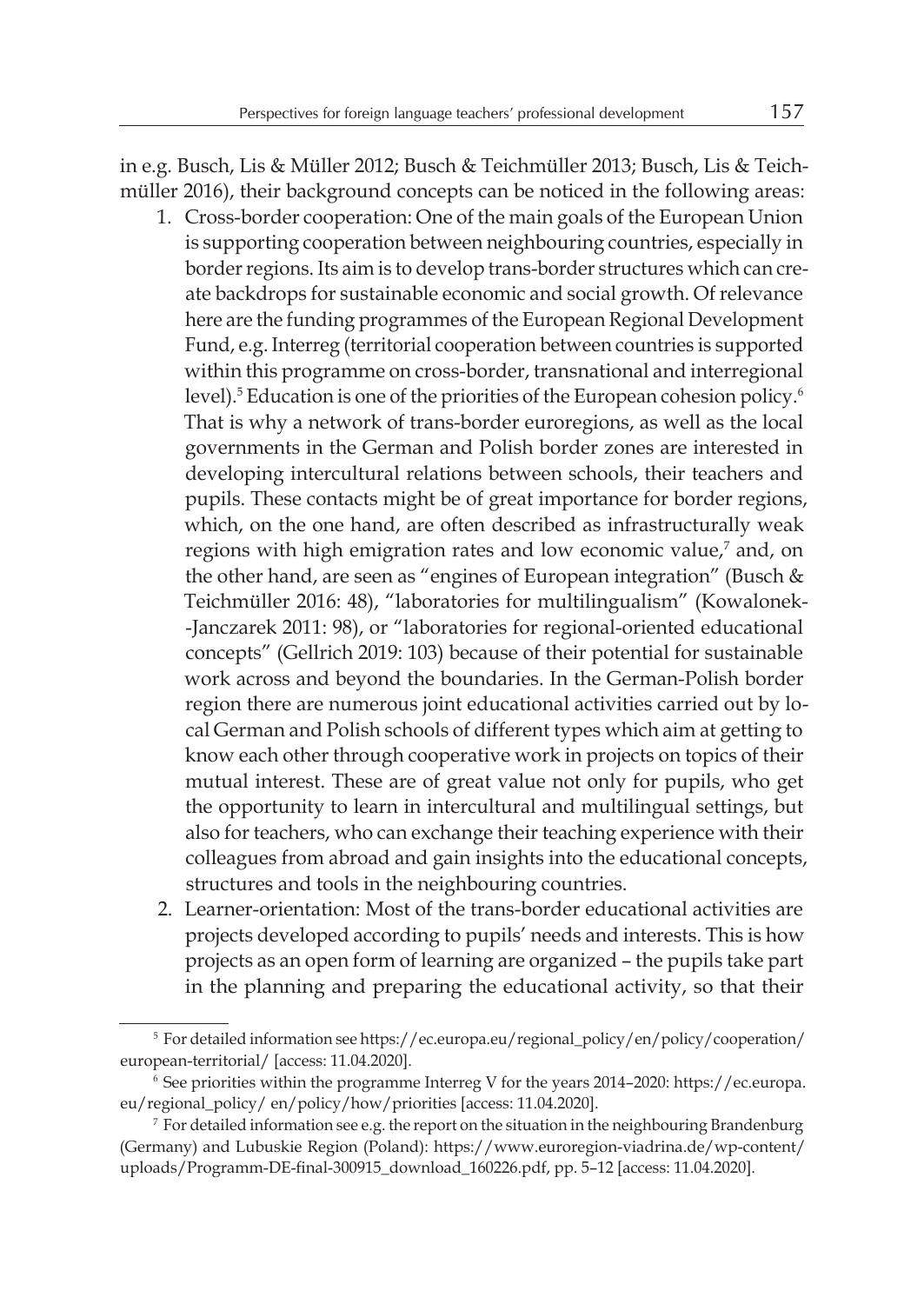suggestions and priorities are taken into consideration. The pupil is the main actor in all phases of the educational project (planning, conducting, evaluating), whereas the teacher's role is more supportive in the process, but leading in its methodology $^{8}$ .

- 3. Region-orientation: Many educational activities deal with local issues which may concern the pupils. Topics or problems which correspond with their daily life and cover both in-school and out-of-school issues show the comprehensive character of learning. There is a possibility of developing educational activities which go beyond the curriculum and are completed through extracurricular content set in the local area. In this way, the learning process takes place not only in the classroom, but also outside the school, e.g. in public (buildings, parks, squares etc.) or domestic spaces, with the use of content gained not only from course books and other teaching materials, but also collected on the spot and in settings different from the classroom or school grounds (see Kaiser 2011: 23–24). By doing this, the pupils discover their local area anew and – what is more – identify themselves with the tasks given as part of the educational activity.9
- 4. Participation: The pupils are motivated to take part in educational activity which is not an abstract act of gaining knowledge, but rather a particular action with a concrete purpose. Thanks to the practice-oriented aspects of education conducted with content referring to their local contexts, the pupils have the feeling that they are dealing with real matters which concern them directly and are important for their future life (see Chott 1990: 14). It moves them to critical observation of their local community and the whole border region, as well as motivates them to take actions in the process of its modification, e.g. to comment on contemporary challenges, to reflect on current problems, to suggest proper improvements (see Bastian & Gudjons 1990: 31–32). They are invited to participate in creating and developing trans-border social, political and cultural structures, and therefore become actors in the process of the democratisation of their local areas. The German-Polish border region needs such engaged actors and sustainable structures to function as an intercultural and multilingual place in the network of the European regions.

<sup>8</sup> The methodological recommendations on the project method by William H. Kilpatrick from the beginning of the 20th century (see Kilpatrick 1918) are still topical in the context of the discussion about educational projects in recent years.

<sup>9</sup> For more concrete educational projects on learning a foreign language in the German-Polish border region see e.g. Antoniewicz-Gawron and Janachowska-Budych 2012 (English as a foreign language) or Lis 2018 (German as a foreign language).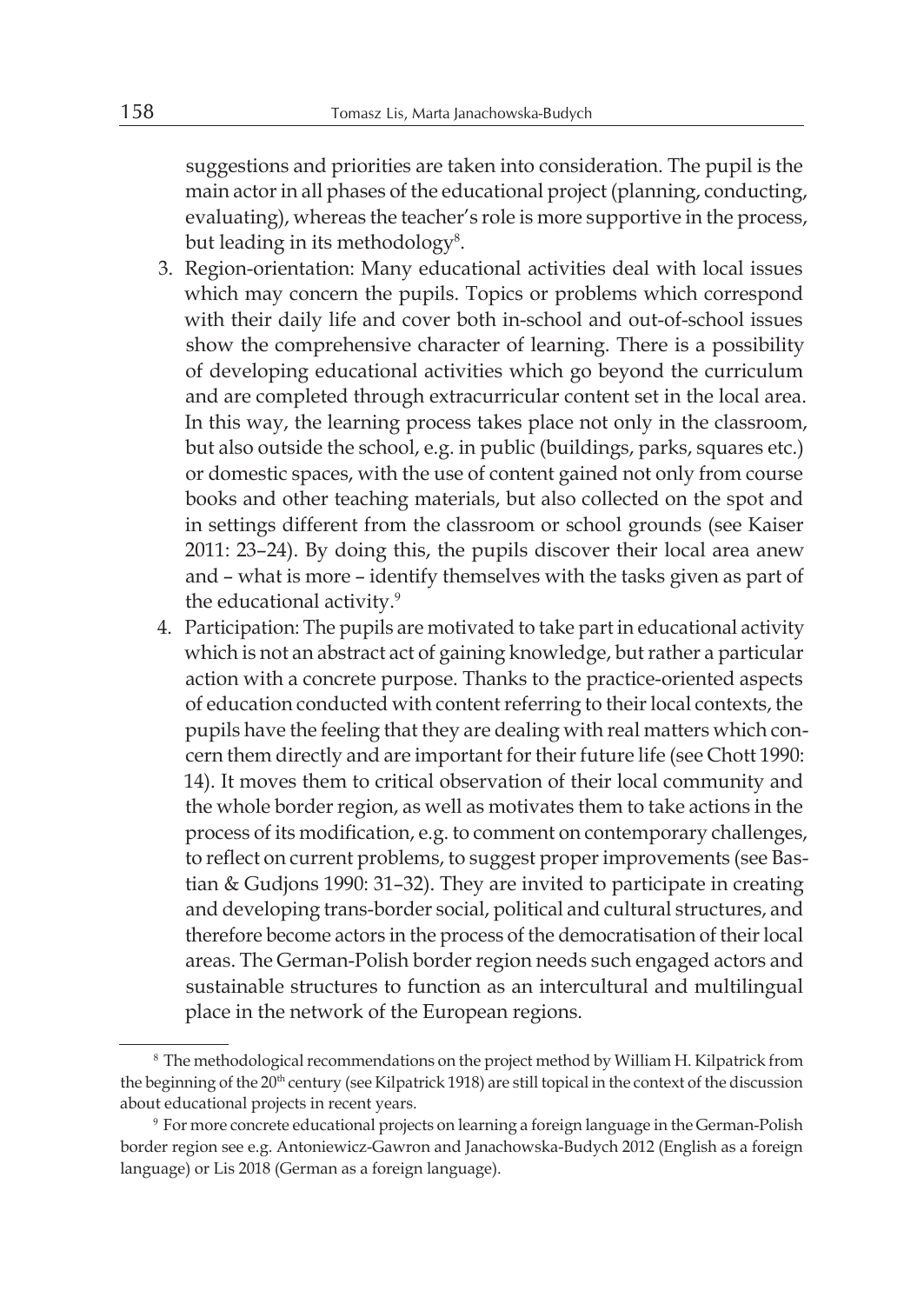- 5. Sustainability: The aim of most trans-border educational activities for schools in the German-Polish border region is to impart knowledge and practical skills to the pupils, and to show them the ways of applying these in local contexts. Some of the results, such as the simulation of a German- -Polish intercultural restaurant (see Klapper & Strebel 2012), or a real village café run by the pupils from local schools in Germany and Poland as part of their own small company (see Teichmüller 2013; Teichmüller 2016), can be seen as particular steps in developing and implementing new ideas within education in the field of professional skills and on a local labour market. Other ones, such as organizing German-Polish youth summits (Deutsch-Polnische Jugendagora, see Busch 2011; Busch 2013), or of the trans-border youth parliament (Deutsch-Polnischer Oderjugendrat, see Lucht 2013; Lucht 2016) prepare the pupils for participation in political discourse and the processes of decision-making in their local areas. Through the educational activities, sustainable structures and networks are established which modify the status of the German-Polish border region – from a divided periphery to a meeting place of different policies, cultures, languages and points of view from both sides of the border.
- 6. Competence for successful living and communicating in a border region: In frames of trans-border cooperation of any kind a border region is perceived as a network of players who are creating the mutual space for communication between the participating societies. The communication itself is based on initialized, developed and established contacts, what constantly refreshes the connections between the border societies, as well as redefines the melting points of their communication, and recreates the border region as its playground. That is why it is important to support a specific kind of intercultural competence developed especially for border regions, which would maintain the process of growing together, and strengthen the process of internationalization of life in a border region, knowing its weak and strong features. Raasch's concept of "Grenzkompetenz" includes a set of social skills (among them the language competence) which enable one to manage the contacts and the communication in a way which is suitable for successful daily life in the border region (see Raasch 2011: 12; Raasch 2019: 469).

Planning, conducting and evaluating trans-border educational activities for pupils is a source of much profit for teachers as well. New cross-border professional contacts made by teachers from Germany and Poland create backgrounds for the intercultural exchange of teaching experiences. Through adding educational settings other than in school, and implementing teaching concepts in cooperation with public institutional and non-institutional partners (e.g. other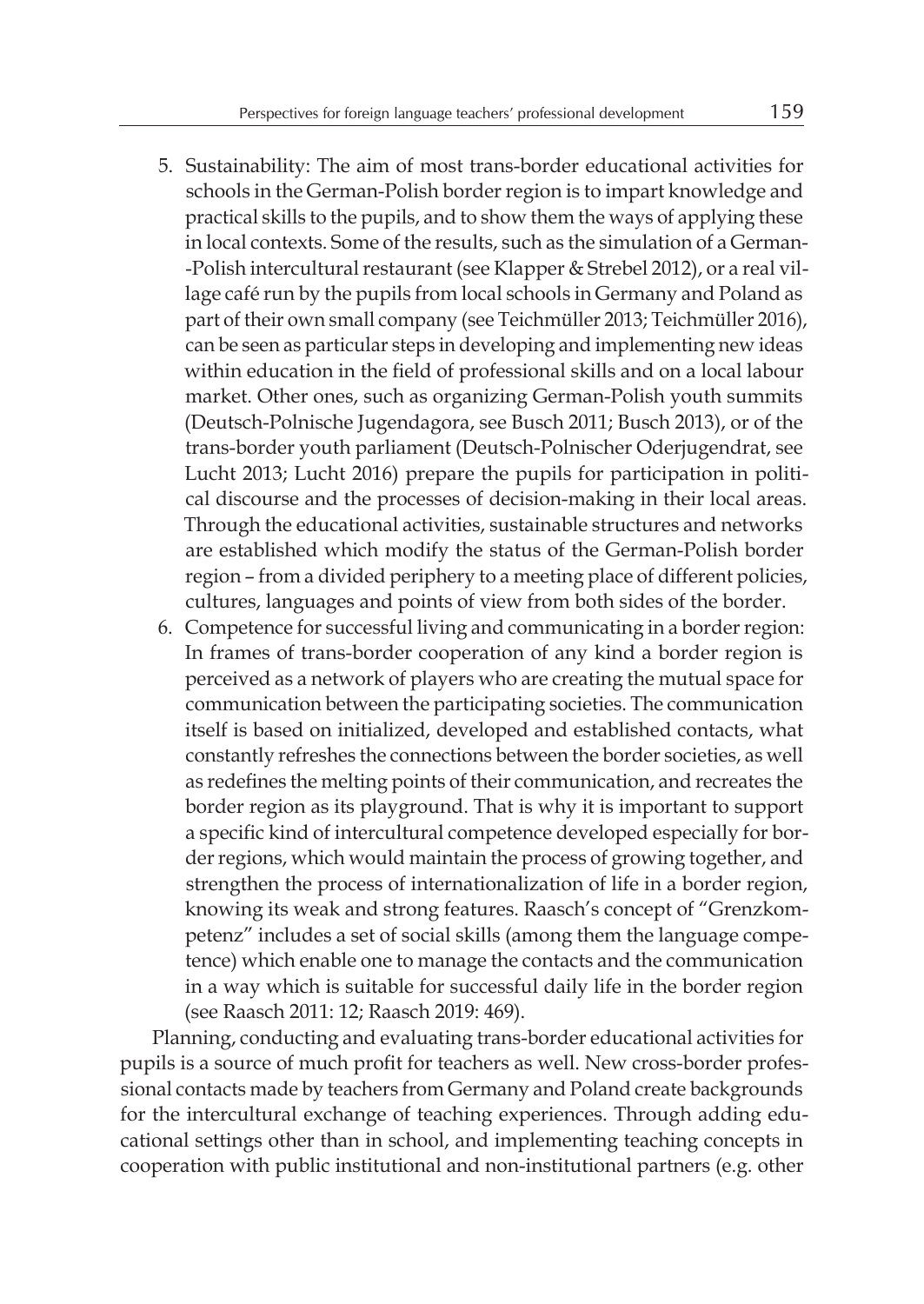educational establishments, museums, theatres, cinemas, non-governmental organizations, local companies) the form of learning is modified. Possible transborder educational contents are accessible in two forms (see Badstübner-Kizik 2016: 117–118; Lis 2018: 246):

- 1) as direct regional resources such as (well-known or unknown) inhabitants of the region, specific objects and spaces or events provided in the border region;
- 2) as mediated resources such as collections, photos, postcards, stamps, coins, objects of everyday use, historical and contemporary documents and other publications from and about the border region, or media reports and coverages from and about the border region (press, radio, television, cinema).

However, many teachers are only faced with trans-border education once they spontaneously start the preparation for a German-Polish educational project, and that is why they often regard it as a big challenge. Nevertheless, would it be possible to prepare them for it, and if so, how to do it?

#### **3. RECOMMENDATIONS ON PROFESSIONALIZATION OF FOREIGN LANGUAGE TEACHERS IN THE GERMAN-POLISH BORDER REGION**

The reflection upon a development of a systematic professionalization programme for foreign language teachers in the German-Polish border region will proceed in two steps. The needs and wishes of the teachers regarding their professionalization will be identified and classified, and consequently specific recommendations on specific topics will be made.

The reports of teachers from both sides of the border who are involved in German-Polish trans-border educational activities as coordinators demonstrate their will to participate in a long-term preparation process of cooperation with teachers and pupils from the other country.10 Their need for professionalization within this task concerns three main areas.

Firstly, they see the necessity of getting to know each other both on a personal and institutional level. Knowing the aims of each national educational policy and the individual educational concepts and goals of each school could allow them to create intentional cooperation between schools from Germany and Poland, and develop joint educational projects adapted to the specific needs and interests of their pupils. Equally important is the knowledge of different work regimes and

<sup>&</sup>lt;sup>10</sup> Relevant here are the oral reflections of German and Polish teachers, who took part in the project on the professional development of teachers "Translimes – Schule in der Grenzregion" in the years 2014–2016, see http://participation-transnational.eu/node/101 [access: 12.08.2020].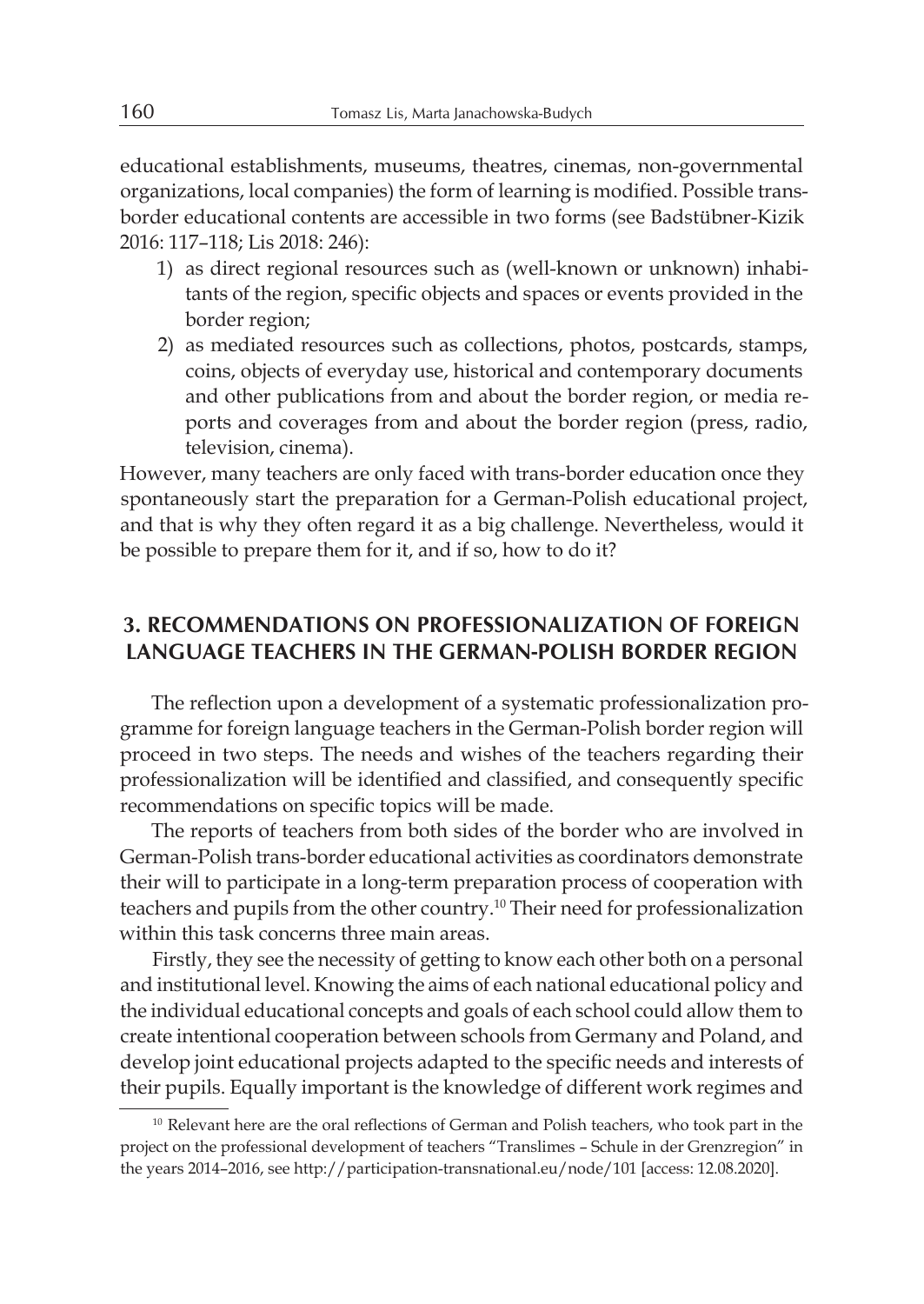schedules which might help the cooperation run smoothly. An example of this is the fact that many teachers from Poland are willing to conduct German-Polish projects for pupils at weekends, as in Poland there are no "project weeks" so well-known to German teachers. If a Polish teacher is absent from work because of a project, she or he must make up for the lessons missed, which means extra effort and time. German teachers are excused from work because of projects, and so they see no reason to give up their free time at weekends.

Secondly, methodological support while planning, conducting and evaluating trans-border educational activities would be significant in the form of contact with external experts, e.g. co-workers from the public administration, actors of non-formal educational establishments, activists in non-governmental organisations, businessmen, academics or university teachers from both sides of the border to gain access to modern forms of learning, and to arrange alternative educational settings. An exchange with external experts could open the school to the possibilities of sustainable teaching and learning processes set in local contexts with benefits for the local community of the German-Polish border region.

Finally, teachers in the Polish-German border region need support in raising funds for trans-border educational activities for pupils. More information about alternative sources of outside funding for intercultural projects for schools (e.g. the German-Polish Youth Office, the Federal Agency for Civic Education) and help in completing the necessary forms and documents are regarded as essential.

Going one step further and trying to satisfy the needs and wishes verbalized by teachers who are involved in cross-border educational projects in the German- -Polish border region, specific recommendations can be suggested. There are examples of successful projects devoted to trans-border education in European border regions, based on successful work in the field of cross-border teachers' training<sup>11</sup>. Nevertheless, the following recommendations are made to underline fields which are significant for professionalization programmes for foreign language teachers in the German-Polish border region, aimed at successful transborder cooperation in the area of teaching a foreign language<sup>12</sup>.

<sup>&</sup>lt;sup>11</sup> Significant aspects here are i.e. transnational school forms in the German-Danish (see Christiansen 2016b), German-Polish (see Metz 2016), German-Luxembourgish (see Staudt 2016), or German-French (see Bächle 2016) border region.

<sup>&</sup>lt;sup>12</sup> The recommendations discussed in the following paper focus on the German-Polish border region, its intercultural and multilingual potential, which can be used in a process of developing of a local-oriented education on the border. However, some of them refer also to other European border regions, where interesting ideas for joint activities in the field of school education have been already described in the literature, i.e.: in the German-Danish border region: a description of a project of a German-Danish class between cooperating schools on secondary level (see Christiansen 2016a), or a set of educational materials for learning German or Danish as a neighbouring language (see Kahlert-Silzle, Stoubye Blavnsfeldt & Muth-Ries <n.y.>; Baunsgaard Koll & Hallsteinsdóttir <n.y.>),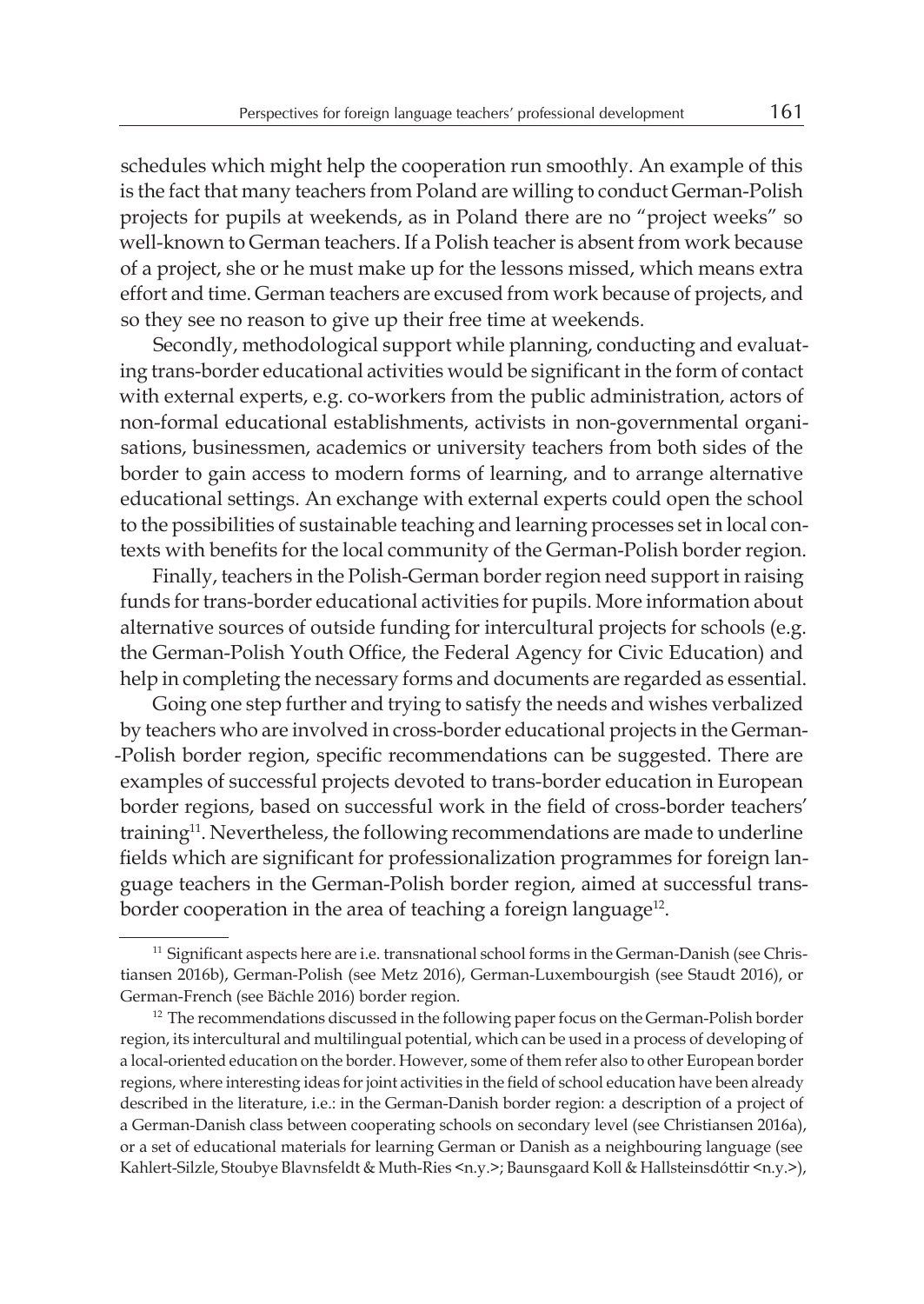Like every border region, the German-Polish border region is also an interesting intercultural and multilingual place, offering a wide range of educational possibilities, which can be utilised for the purpose of learning a foreign language. It is especially relevant for German and Polish as foreign languages, for which there are already concepts of teaching them as neighbouring languages of the region (see e.g. Vogel & Bień-Lietz 2008; Becker & Fleischer-Wetzel 2014; Gellrich & Vogel 2019; Hryniewicz & Lisek 2019). But above this, there are several forms of education which can be used as additional activities supporting the institutionalised language teaching process, e.g.:

- 1) intercultural meetings for pupils on different topics, where language teaching is an accompanying activity to the main activities on other subjects, e.g. sports, art, theatre, but also mathematics, physics, chemistry etc. (either in the form of out-of-school meeting projects for pupils, or as in-school meetings for pupils within the framework of the "Latarnia" project – conducted since 1992 between the Karl-Liebknecht- -Gymnasium in Frankfurt (Oder) and the Szkoła Podstawowa nr 2 im. Tadeusza Kościuszki in Słubice / the former Gimnazjum nr 2 im. Marka Kotańskiego in Słubice<sup>13</sup>);
- 2) bilingual tandem-programmes for both learners of German and Polish as foreign languages;
- 3) trans-border projects on learning foreign languages other than German or Polish (e.g. English, Spanish, French or Russian), where the taught language is not the mother tongue for either of the groups of learners.

Each of these forms of education needs to be prepared according to the current methodological recommendations of experts who help to choose the main topics, find suitable content, materials, methods and tools, settled in appropriate

or for getting to know the geographical, social, cultural and political specific of the German-Danish border region (see Hallsteinsdóttir, Baunsgaard Koll, Le Müller & Kilian 2015; Raahauge Muntenjon & Dideriksen 2018; Kehlet Kurz & Lykke Varming 2019; Jensen 2019). For more materials see www. kulturakademi.de [access: 12.08.2020]; in the German-French border region: the dynamics between neighbouring languages French and German discussed from the perspective of historical linguistics, conflict linguistics, contact linguistics and ecolinguistics (see Schneider-Mizony 2014), or teachers' attitude towards neighbouring country and neighbouring language in the German-French border region (see Putsche & Faucompré 2017); in the Hungarian-Austrian border region: a handbook for teaching German and Hungarian as neighbouring languages on preschool and primary level (see Fischer-Badr 2019); in the German-Polish-Czech region: publications of the Saxon State Office for Early Neighbour Language Education for learning German, Polish and Czech, for more materials see www.nachbarsprachen-sachsen.eu [access 12.08.2020].

<sup>&</sup>lt;sup>13</sup> The reports on the project can be found on the websites of the participating schools, see e.g. https://sp2slubice.edupage.org/a/projekt-latarnia [access: 11.04.2020] or http://liebknechtgymnasium.de/en/ schulprofil/latarnia-projekt.html [access: 11.04.2020].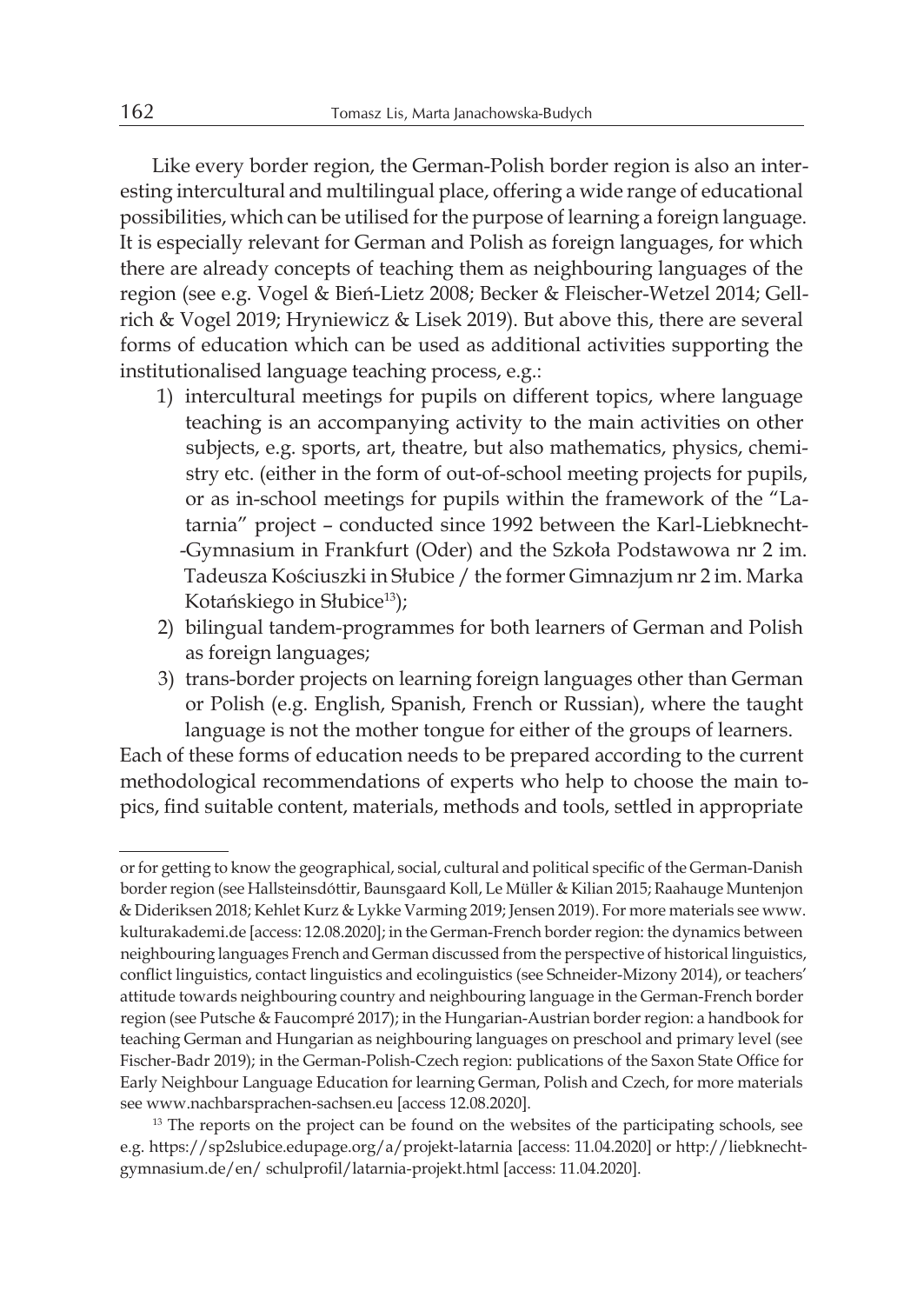out-of-school settings, and finally support the teachers in the process of creating teaching materials.

The next aspect of a teacher's work in the border region is its intercultural and multilingual character. That is why detailed reflection on the intercultural skills of teachers and their intercultural competence should be a part of the professionalization of teachers of foreign languages in the German-Polish border region. Aspects, such as concepts of culture, cultural dimensions and standards, productive work with stereotypes, aspects of verbal and non-verbal communication, conflict management in intercultural situations etc., should be discussed widely in the German-Polish context, in consideration of the specific meaning of the border, offering chances of daily interactions between both cultures and languages. Experts from the fields of intercultural communication, psychology, sociology or history would be appropriate for conducting complex intercultural training with the main goal of developing and considering one's own intercultural competence, and learning how to use it for trans-border cooperation between schools.

As a significant element, and the "voice" of culture, language constantly undergoes changes which reflect the modifications within the culture itself. That is why it is important to keep up with these changes. The recommended professionalization of foreign language teachers should include special practical units to improve language skills. However, it would be important to plan these units considering the individual needs of the teachers, resulting from their current challenges at work. Out of many examples of teacher-oriented language courses, especially appealing would be classes on e.g. youth language, the language of social media (analysis of comments on Facebook, photo descriptions on Instagram etc.), language of different lines of business and service (e.g. business German / Polish / English for the border region, the language of different services – geriatric care, accommodation industry, gastronomy, car service etc.) – also to fulfil the needs of the pupils, preparing themselves for activity in the local labour market.

Last, but not least, it is important to know where to apply for the financial resources which make trans-border cooperation between schools possible. A module on available sources of funds should be a compulsory component in the professionalization of foreign language teachers in the German-Polish border region. It is crucial, as although there are numerous German, Polish and European bodies which are open to financing educational activities for pupils from the border region, they are often not known to many teachers. Highlighting the wide range of possibilities of financial support and advice, detailing how to prepare and submit the required forms and documents (applying for funds, raising funds and writing final reports) might even convince some of the teachers – especially those not experienced in the paperwork covering the financial side of education – to try their hands at coordinating a trans-border activity.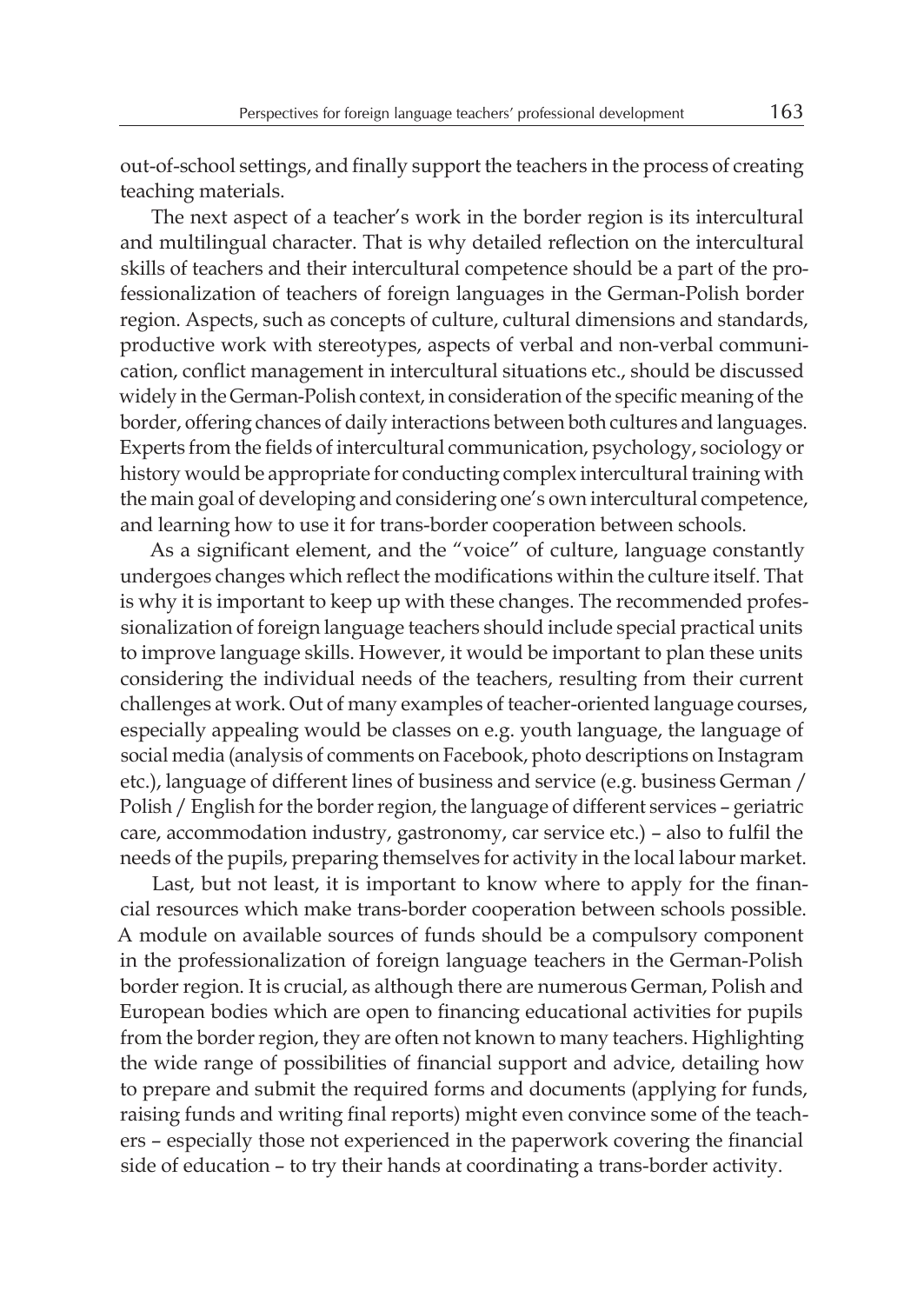#### **4. CONCLUSIONS**

In planning, conducting and evaluating joint (German-Polish) educational activities – thanks to such challenges as preparing a binational project, school exchange, study trip or lessons – teachers have to compare, or sometimes even update their subject knowledge, and adapt their working methods to the needs of their partners from the other country, as well as to the needs of a very specific, binational group of learners. Therefore, such joint trans-border educational initiatives give teachers the possibility to improve their teaching skills and develop their competence, such as being active, self-directed, creative, responsible etc. – which is of course possible in monocultural contexts – but also being open to a dialogue with different cultures, including different teaching and learning styles and practices.

The German-Polish border region could become a mine of ideas for transborder educational – including out-of-school – activities. Teaching in a border region especially invites incorporating local, binational topics, places, events etc., also in the course of teaching foreign languages. However, discovering those regional trans-border resources, adapting them for the educational needs of teaching and learning a foreign language, and their successful implementation into educational practice is another challenging, but also developmental task for teachers. Exploiting the educational chances offered by living in a border region, building trans-border teacher and school networks in order to specifically enhance pupils' development, as well as teachers' professional and intercultural competence – this all requires from the teachers a constant openness to the culture of the neighbouring country, and a readiness to implement transnational education into their everyday teaching practices, so that the idea of a modern, innovative and tolerant Europe of regions can become a fact.

Using the resources available in the German-Polish border region in the lifelong learning and professionalization of foreign language teachers is a topic that needs to be further researched and systematised. Nevertheless, the European border regions bear a lot of educational potential that is seen and recognised by teachers themselves.

#### **REFERENCES**

Antoniewicz-Gawron, E. / Janachowska-Budych, M. (2012). Love, friendship and music on the border. Przystanek Woodstock as a meeting place of Polish and German youth. In: M. Busch / T. Lis / D. Müller (eds.), *Lernen jenseits der Oder. Lehrerhandreichung für deutsch-polnische Unterrichtsprojekte. Konzepte und Materialien für regionalspezifische Unterrichtseinheiten* (pp. 77–90). Poznań: Garmond Oficyna Wydawnicza.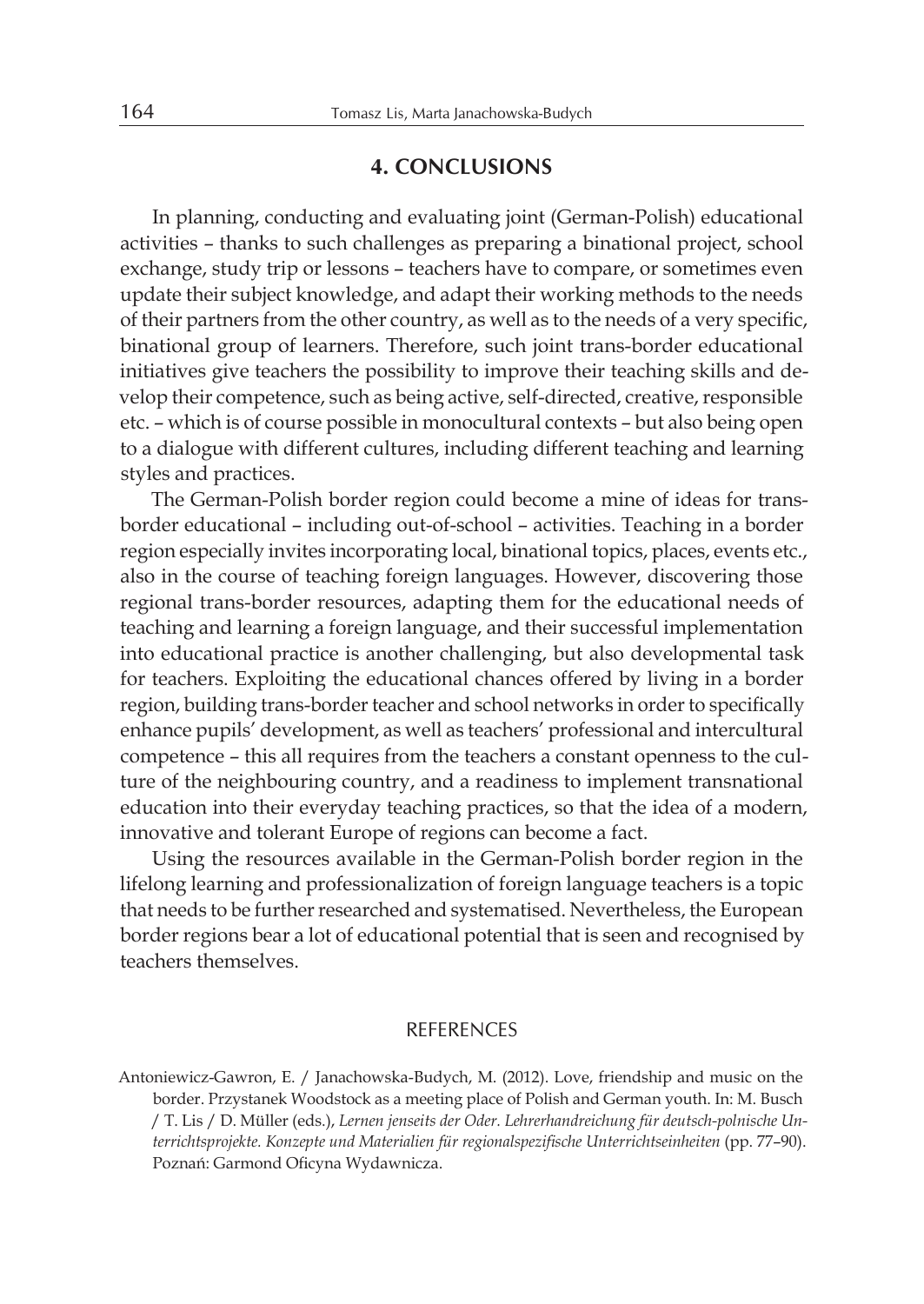- Arbeitsgemeinschaft Europäischer Grenzregionen (2008). *Wachsende Regionen, wachsendes Europa. Konsultation der Öffentlichkeit zur Zukunft der europäischen Kohäsionspolitik. Stellungnahme der Arbeitsgemeinschaft Europäischer Grenzregionen (AGEG).* https://www.aebr.eu/files/publications/ Arbeitsgemeinschaft\_Europ\_ischer\_GrenzregionenDE.pdf [access: 11.04.2020].
- Bächle, H. (2016). Das war die Zeit, in der wir es geschafft haben, die Schule so zu gestalten, dass sie den Namen auch verdient [an interview]. In: M. Busch / T. Lis / N. Teichmüller (eds.), *Bildung grenzenlos vernetzen. Transnationale Bildungs- und Partizipationslandschaften in europäischen Grenzregionen* (pp. 344–347). Trebnitz: Schloß Trebnitz BBZ e.V.
- Badstübner-Kizik, C. (2016). Gemeinsam lernen im Grenzbereich? Zu den Grundlagen einer regionalen Kontaktdidaktik. In: M. Busch / T. Lis / N. Teichmüller (eds.), *Bildung grenzenlos vernetzen. Transnationale Bildungs- und Partizipationslandschaften in europäischen Grenzregionen* (pp. 110–126). Trebnitz: Schloß Trebnitz BBZ e.V.
- Bastian, J. / Gudjons, H. (1990). Projektunterricht: Geschichte und Konzepte als Perspektiven innerer Schulreform. In: J. Bastian / H. Gudjons (eds.), *Das Projektbuch II: Über die Projektwoche hinaus. Projektlernen im Fachunterricht* (pp. 17–42). Hamburg: Bergmann + Helbig Verlag.
- Baunsgaard Koll, P. / Hallsteinsdóttir, E. (n.y.). *Mit Deutsch kommt man weiter. Deutsch-dänische Wirtschaftskommunikation / Aufgabenheft*. Padborg: Region Sønderjylland-Schleswig / Regionskontor & Infocenter.
- Becker, K. / Fleischer-Wetzel, A. (2014). Die Nachbarsprache erlernen in Frankfurt (O.) Słubice. Auf dem Weg zu einer gemeinsamen Region. In: Schloß Trebnitz BBZ e.V. (ed.), *Lebendige Nachbarschaft. Praktizierte gesellschaftliche Beteiligung auf deutsch-polnisch. Projektdokumentation: "Deutsch-polnisches Netzwerk für transnationale Partizipation"* (pp. 41–45). Trebnitz: Schloß Trebnitz BBZ e.V.
- Breugnot, J. / Molz, M. (eds.) (2006). *Europa konkret! Grenzräume als Chance für Bildungsinnovationen?* Landau: Knecht Verlag.
- Busch, M. (2011). Grenzenlos mitmischen. Deutsch-polnische Jugendagora. In: Schloß Trebnitz BBZ e.V. [D. Müller / Ch. Berendt / I. Sallmann] (eds.), *Schloß Trebnitz. Jahresbericht 2010* (pp. 14–17). Trebnitz: Schloß Trebnitz BBZ e.V.
- Busch, M. (2013). Die deutsch-polnische Jugendagora Jugendliche als Experten in transnationalen Gestaltungsprozessen. In: M. Busch / N. Teichmüller (eds.), *Europa leben und gestalten. Transnationale Bildungs- und Beteiligungsformen in der deutsch-polnischen Grenzregion* (pp. 34–45). Trebnitz: Schloß Trebnitz BBZ e.V.
- Busch, M. / Lis, T. / Müller, D. (eds.) (2012). *Lernen jenseits der Oder. Lehrerhandreichung für deutsch- -polnische Unterrichtsprojekte. Konzepte und Materialien fürregionalspezifische Unterrichtseinheiten*. Poznań: Garmond Oficyna Wydawnicza.
- Busch, M. / Lis, T. / Teichmüller, N. (eds.) (2016). *Bildung grenzenlos vernetzen. Transnationale Bildungs- und Partizipationslandschaften in europäischen Grenzregionen*. Trebnitz: Schloß Trebnitz BBZ e.V.
- Busch, M. / Teichmüller, N. (2016). Transnationale Schulentwicklung in europäischen Grenzregionen. In: M. Busch / T. Lis / N. Teichmüller (eds.), *Bildung grenzenlos vernetzen. Transnationale Bildungs- und Partizipationslandschaften in europäischen Grenzregionen* (pp. 48–53). Trebnitz: Schloß Trebnitz BBZ e.V.
- Busch, M. / Teichmüller, N. (eds.) (2013). *Europa leben und gestalten. Transnationale Bildungs- und Beteiligungsformen in der deutsch-polnischen Grenzregion*. Trebnitz: Schloß Trebnitz BBZ e.V.
- Chott, P. (1990). *Projektorientierter Unterricht. Eine Einführung*. Weiden: Schuch-Verlag.
- Christiansen, M. (2016a). Die deutsch-dänische Europaklasse Geschichte eines Mischerfolges. In: M. Busch / T. Lis / N. Teichmüller (eds.), *Bildung grenzenlos vernetzen. Transnationale*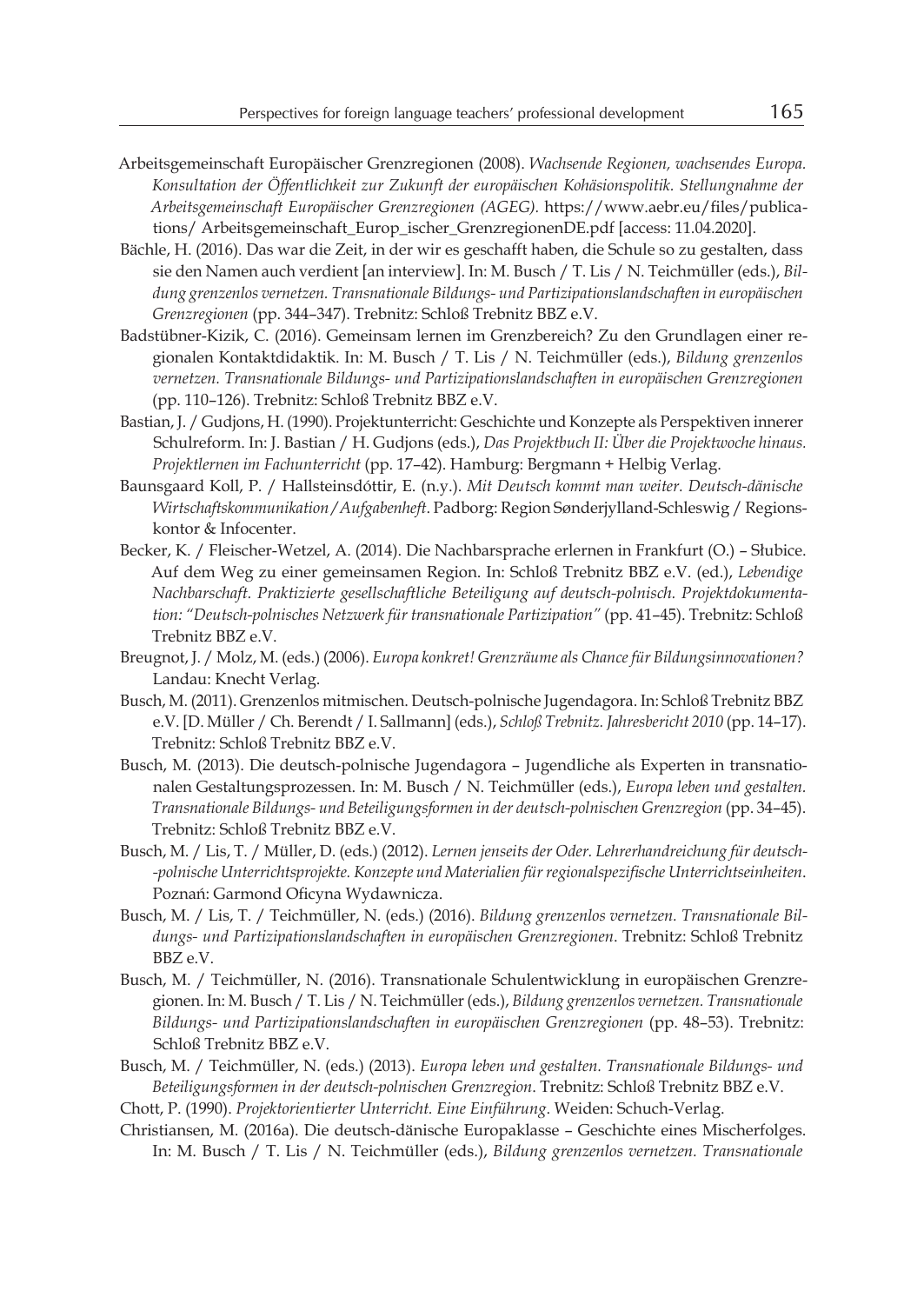*Bildungs- und Partizipationslandschaften in europäischen Grenzregionen* (S. 300–326). Trebnitz: Schloß Trebnitz BBZ e.V.

- Christiansen, M. (2016b). Ein Bewusstsein dafür schaffen, dass gerade die Grenzregionen mit ihren kulturellen Überschneidungen etwas typisch Europäisches sind [an interview]. In: M. Busch / T. Lis / N. Teichmüller (eds.), *Bildung grenzenlos vernetzen. Transnationale Bildungs- und Partizipationslandschaften in europäischen Grenzregionen* (S. 363–366). Trebnitz: Schloß Trebnitz BBZ e.V.
- England, L. (2020). *TESOL career path development: Creating professional success*. New York / London: Routledge.
- Fischer-Badr, J. (2019). *Fremdspracherwerb in lebensechten Situationen an der Nahtstelle Kindergarten – Schule. Theoretische und didaktisch-methodische Aspekte. Leitfaden für die Schuleingangsphase*. St. Pölten: Amt der NÖ Landesregierung / Abteilung Kindergärten.
- Gellrich, R. (2019). Auf dem Weg zur "Nachbarsprache von Anfang an" im deutsch-polnischen Grenzregion. *Polski w Niemczech / Numer specjalny 2019/2020: Emil Krebs i wielojęzyczność w Europie*, 103–112.
- Gellrich, R. / Vogel, T. (eds.) (2019). *Nachbarsprachenbildung in den deutsch-polnischen und deutschtschechischen Grenzregionen*. Frankfurt (O.): Sprachenzentrum Europa-Universität Viadrina Frankfurt (Oder).
- Halink, R. / Schmitz-Schwamborn, G. / Raasch, A. (eds.) (2004). *Von der modernen Fremdsprachendidaktik zu ihren spezifischen Ausprägungen in Grenzregionen – Nachbarsprachenlernen*. Borken: Kreisschulamt.
- Hallsteinsdóttir, E. / Baunsgaard Koll, P. / Le Müller, K. / Kilian, J. (2015). *Typisch deutsch typisch dänisch? SMiK-Unterrichtsmaterialien zur Bewusstmachung von nationalen Stereotypen*. Odense: SMiK-Projekt.
- Hiller, G.G. (2012). Interkulturelle Kompetenz für deutsche und polnische Jugendliche in der Grenzregion. In: M. Busch / T. Lis / D. Müller (eds.), *Lernen jenseits der Oder. Lehrerhandreichung für deutsch-polnische Unterrichtsprojekte. Konzepte und Materialien für regionalspezifische Unterrichtseinheiten* (pp. 43–53). Poznań: Garmond Oficyna Wydawnicza.
- Hryniewicz, J. / Lisek, G. (2019). Nauka języka sąsiada: Od kształcenia przedszkolnego do zawodowego. Rozwiązania dydaktyczne i organizacyjne na Pomorzu Przednim. In: K. Zioło-Pużuk (ed.), *Panorama glottodydaktyki polonistycznej. Wyzwania, pytania, kierunki* (pp. 149–162). Warszawa: Wydawnictwo UKSW.
- Jensen, A. (ed.) / Jacobsen, M.L. / Schou, N. / Vestergaard, G. (2019). *Im Grenzgebiet gemeinsames Leben im Grenzgebiet*. Padborg: Region Sønderjylland-Schleswig / Regionskontor & Infocenter.
- Kaczmarek, T. / Edin-Kroll, M. (eds.) (2006). *Polen und Deutschland. Von Nachbarschaft zu Partnerschaft. Interdisziplinäre Beiträge von der 1. Polnisch-Deutschen Sommer-Akademiein Ciążeń 9.07.*–*15.07.2006*. Poznań: Bogucki Wydawnictwo Naukowe.
- Kahlert-Silzle, S. / Stoubye Blavnsfeldt, J. / Muth-Ries, S. (n.y.). *Vi lærer tysk / Wir lernen Dänisch*. Padborg: Region Sønderjylland-Schleswig / KursKultur.
- Kaiser, A. (2011). *Praxisbuch Grundschulprojekte*. Baltmannsweiler: Schneider Verlag Hohengehren.

Kehlet Kurz, T. / Lykke Varming, C. (2019). *Kaulquappe & Bænkebider: grænseløse naturoplevelser / grenzenlose Naturerlebnisse*. Padborg: Region Sønderjylland-Schleswig / KursKultur.

- Kilpatrick, W.H. (1918). The project method. *Teachers College Record, 19* (4), 319–335.
- Klapper, J. / Strebel, H. (2012). Der Fall "Restaurant Oderterrassen" Lebens- und Arbeitsperspektiven in der Grenzregion. In: M. Busch / T. Lis / D. Müller (eds.), *Lernen jenseits der Oder. Lehrerhandreichung für deutsch-polnische Unterrichtsprojekte. Konzepte und Materialien für regionalspezifische Unterrichtseinheiten* (pp. 135–149). Poznań: Garmond Oficyna Wydawnicza.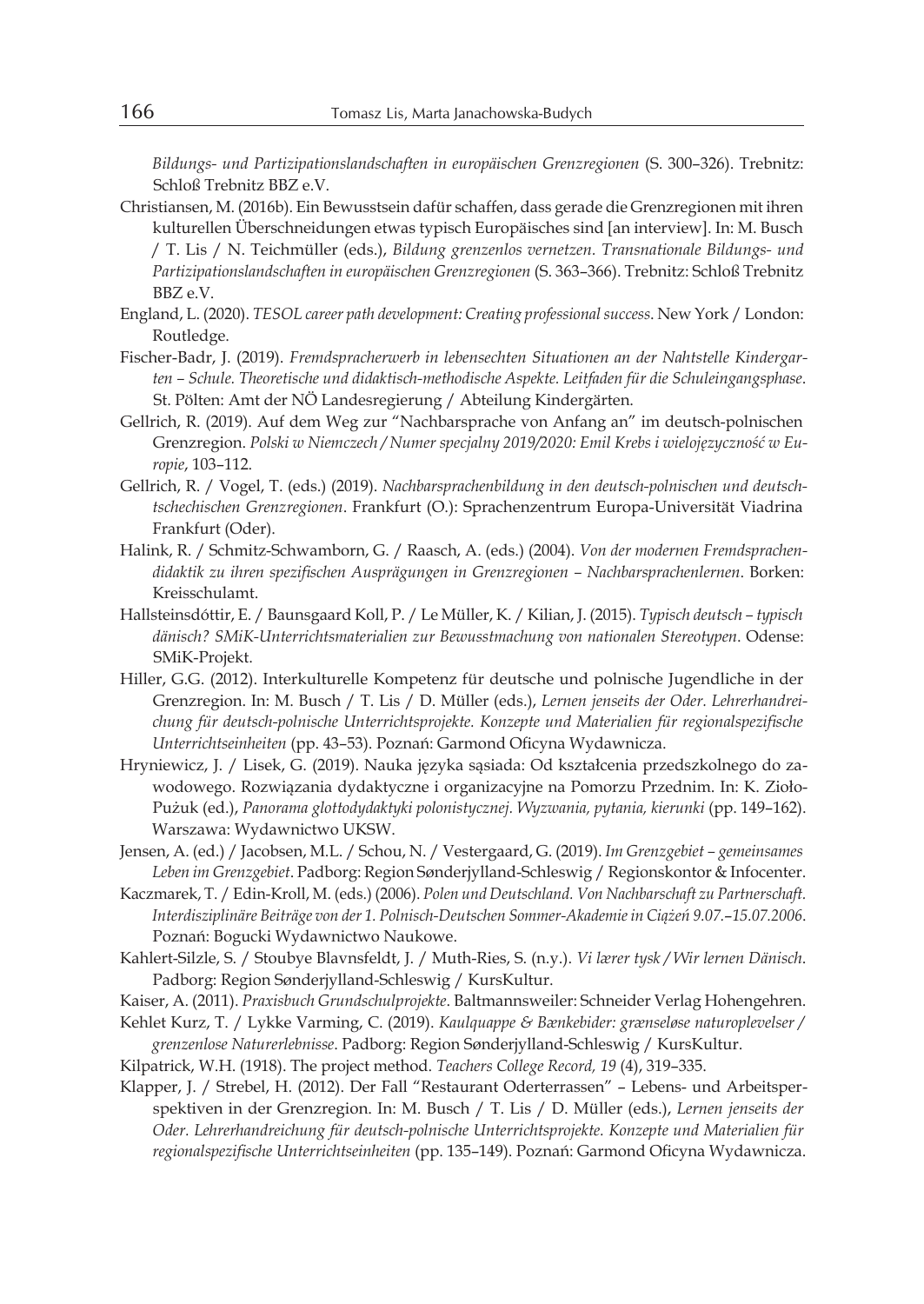- Kliewer, A. / Čeřovská, M. (eds.) (2011). *Wider den Einheitsunterricht. Deutschlernen an der Grenze*. Liberec: Technische Universität Liberec.
- Kowalonek-Janczarek, M. (2011). Überlegungen zum Fremdsprachenlernen in mehrsprachigen und multikulturellen Kontexten. In: A. Kliewer / M. Čeřovská (eds.), *Wider den Einheitsunterricht. Deutschlernen an der Grenze* (pp. 94–105). Liberec: Technische Universität Liberec.
- Lis, T. (2016). Euroregion Pro Europa Viadrina als interkulturelles Feld der grenzüberschreitenden Zusammenarbeit zwischen Deutschen und Polen. In: M. Busch / T. Lis / N. Teichmüller (eds.), *Bildung grenzenlos vernetzen. Transnationale Bildungs- und Partizipationslandschaften in europäischen Grenzregionen* (pp. 54–71). Trebnitz: Schloß Trebnitz BBZ e.V.
- Lis, T. (2018). Nauczanie języka niemieckiego jako obcego w polsko-niemieckim regionie przygranicznym – realizacja treści regionalnych za pomocą elementów metody projektów. In: B. Hufeisen / D. Knorr / P. Rosenberg / Ch. Schroeder / A. Sopata / T. Wicherkiewicz (eds.), *Sprachbildung und Sprachkontakt im deutsch-polnischen Kontext* (pp. 241–258). Berlin: Peter Lang.
- Lucht, Ch. (2013). Deutsch-polnischer "Oderland-Jugendrat" Einmischen ausdrücklich erwünscht. In: M. Busch / N. Teichmüller (eds.), *Europa leben und gestalten. Transnationale Bildungs- und Beteiligungsformen in der deutsch-polnischen Grenzregion* (pp. 46–66). Trebnitz: Schloß Trebnitz BBZ e.V.
- Lucht, Ch. (2016). Fünf Jahre deutsch-polnischer Oderjugendrat Beteiligung grenzüberschreitend erwünscht. In: M. Busch / T. Lis / N. Teichmüller (eds.), *Bildung grenzenlos vernetzen. Transnationale Bildungs- und Partizipationslandschaften in europäischen Grenzregionen* (pp. 202–210). Trebnitz: Schloß Trebnitz BBZ e.V.
- Metz, R. (2016). So ein Gebilde ist sehr sensibel [an interview]. In: M. Busch / T. Lis / N. Teichmüller (eds.), *Bildung grenzenlos vernetzen. Transnationale Bildungs- und Partizipationslandschaften in europäischen Grenzregionen* (pp. 349–353). Trebnitz: Schloß Trebnitz BBZ e.V.
- Putsche, J. / Faucompré, Ch. (2017). Lehrkontext Grenzregion: Affekt und Kognition von FremdsprachenlehrerInnen der Nachbarsprache. *Zeitschrift für Interkulturellen Fremdsprachenunterricht, 22* (2), 143–154.
- Raahauge Muntenjon, A. / Dideriksen, A.-S. (2018). *Zwei Länder – ein Arbeitsmarkt / To lande – ej arbejdsmarked*. Padborg: Region Sønderjylland-Schleswig / KursKultur.
- Raasch, A. (2011). Im Fokus: die Sprachen. Grenzregionen rücken in das Zentrum des Interesses. In: A. Kliewer / M. Čeřovská (eds.), *Wider den Einheitsunterricht. Deutschlernen an der Grenze* (pp. 5–14). Liberec: Technische Universität Liberec.
- Raasch, A. (2019). Didaktik der Grenzregionen. In: Ch. Fäcke / F.-J. Meißner (eds.), *Handbuch Mehrsprachigkeits- und Mehrkulturalitätsdidaktik* (pp. 469–472). Tübingen: Narr Francke Attempto.
- Schloß Trebnitz BBZ e.V. (2016). *Projektdokumentation "Translimes – Schule in der Grenzregion"*. Trebnitz: Schloß Trebnitz BBZ e.V.
- Schneider-Mizony, O. (2014). Nachbarsprachen: Historio-, Konflikt-, Kontakt- oder Ökolinguistik? *Zeitschrift des Verbandes Polnischer Germanisten, 3* (1), 75–88.
- Staudt, V. (2016). Schule ist mehr als Unterricht [an interview]. In: M. Busch / T. Lis / N. Teichmüller (eds.), *Bildung grenzenlos vernetzen. Transnationale Bildungs- und Partizipationslandschaften in europäischen Grenzregionen* (pp. 357–360). Trebnitz: Schloß Trebnitz BBZ e.V.
- Teichmüller, N. (2013). Deutsch-polnische Schülerfirma "Kaffee zum Glück" inklusive und interkulturelle Bildung in einer transnationalen Arbeitswelt. In: M. Busch / N. Teichmüller (eds.), *Europa leben und gestalten. Transnationale Bildungs- und Beteiligungsformen in der deutsch- -polnischen Grenzregion* (pp. 67–78). Trebnitz: Schloß Trebnitz BBZ e.V.
- Teichmüller, N. (2016). Deutsch-polnische Schülerfirma "Kaffee zum Glück" Kontinuität und Veränderung. In: M. Busch / T. Lis / N. Teichmüller (eds.), *Bildung grenzenlos vernetzen. Trans-*